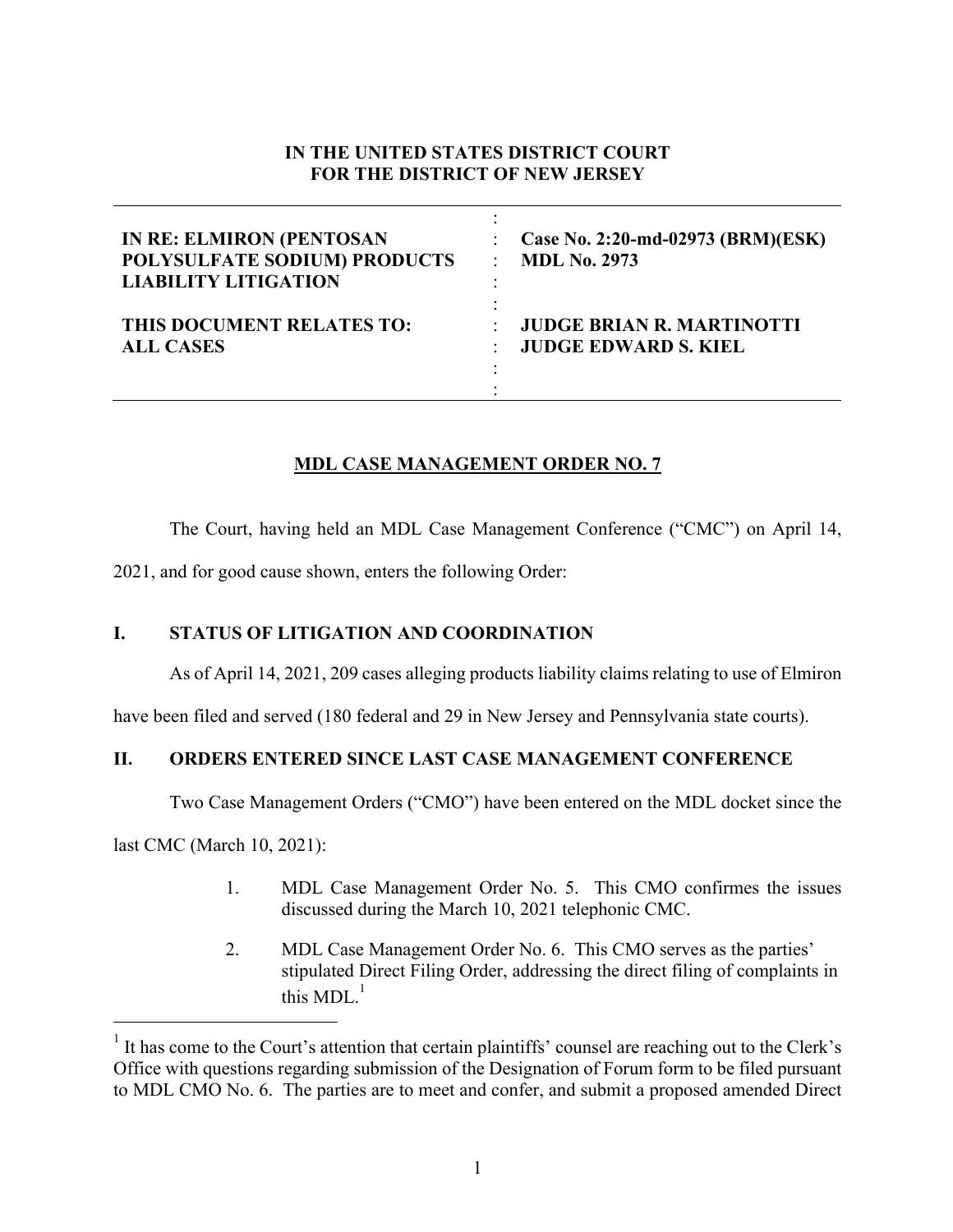In addition, on April 7, 2021, the parties submitted to the Court a proposed Preliminary Scheduling Order, which indicates that the first bellwether trial in this MDL will be held in or about January 2023. The Court will review this Order for entry.

### **III. PROPOSED CASE MANAGEMENT ORDERS**

The parties shall continue to meet and confer and submit proposed orders to the Court regarding the following:

- A. The process for plaintiff fact sheets ("PFS"), defense fact sheets ("DFS"), implementation order, and a corresponding electronic vendor;
- B. Remote Deposition Protocol; and
- C. Science Day.

## **IV. DISCOVERY**

On April 1, 2021, Janssen Defendants served Plaintiffs' Leadership with their Responses to Plaintiffs' First Set of Interrogatories. On April 9, 2021, Janssen Defendants served Plaintiffs' Leadership with their Responses to Plaintiffs' First Set of Requests for Production. On April 12, 2021, the parties submitted a joint Rule 26(f) Report to the Court. The parties are continuing to meet and confer on discovery issues and whether a Rule 30(b)(6) deposition is warranted to supplement the parties' Rule 26(f) conferences.

A separate Rule 30(b)(6) deposition took place as to the Janssen Defendants on April 20 and April 21, 2021, and additional discovery continues against both the Janssen Defendants and

Filing Order, emphasizing the process with respect to attaching the Designation of Forum form to the Complaint. The Complaint shall be filed as the Main Document with the Designation of Forum Form as an Attachment to the Main Document along with the Civil Cover Sheet and Proposed<br>Summons. (see CMO No. 6, para C; and the form is found here: Summons. (see CMO No. 6, para C; and the form is found here: https://www.njd.uscourts.gov/sites/njd/files/ MDL2973\_CMO6AttachmentA.pdf).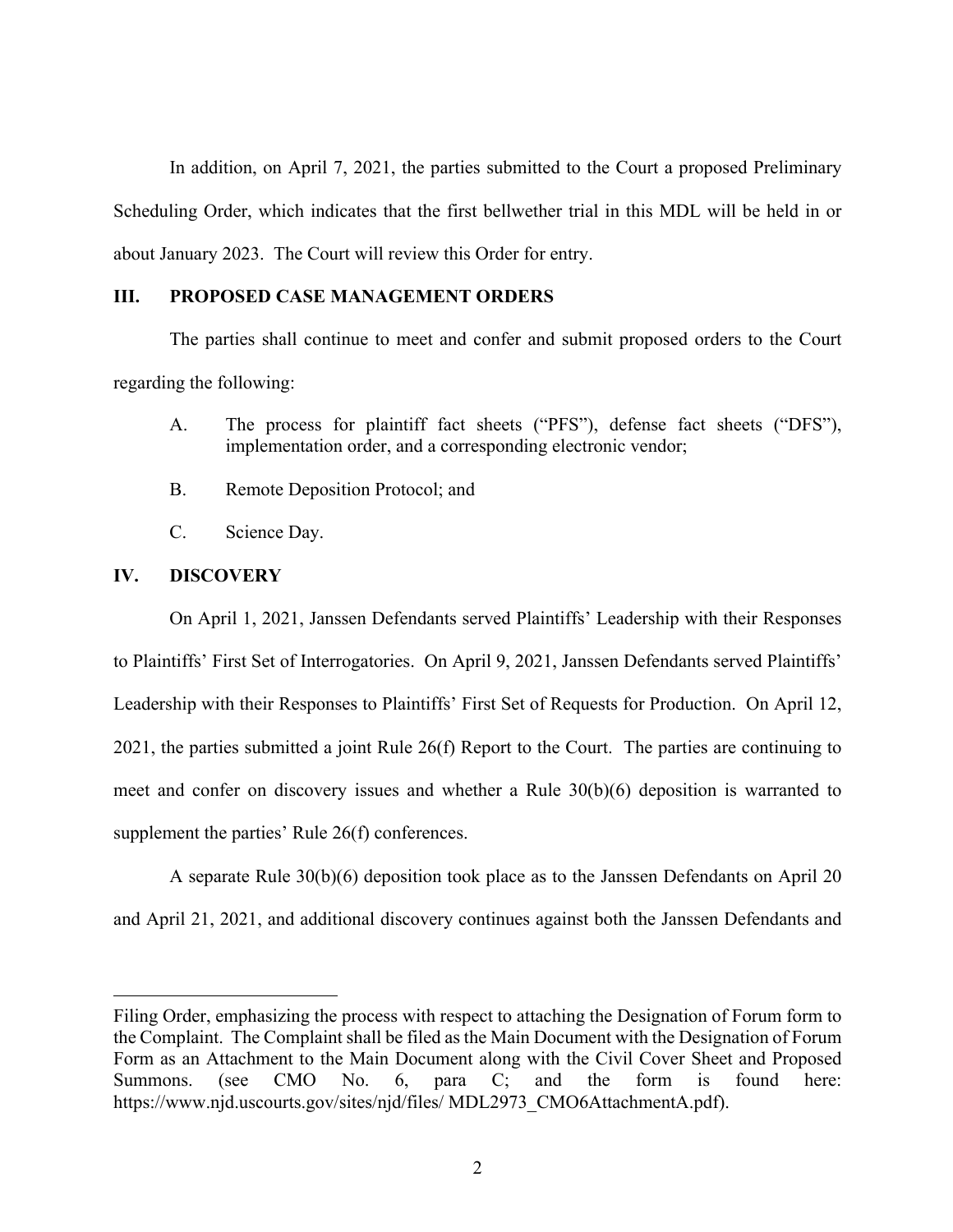Teva Branded. The parties continue to meet-and-confer regarding outstanding discovery issues, and Rule 30(b)(6) deposition(s) on additional topics may be necessary on those unresolved issues and notices on those topics will be forthcoming from Plaintiffs' Leadership shortly.

## **V. STATUS OF TEVA DEFENDANTS**

Teva and Plaintiffs' Leadership are meeting and conferring regarding potential dismissal, without prejudice, of a number of Teva-related entities, and they shall report on the status of their discussions at the next CMC. Plaintiffs' Leadership has identified that it needs to take at least one Rule 30(b)(6) deposition from the Teva-related entities.

#### **VI. FEDERAL-STATE COORDINATION**

The parties shall continue to work to coordinate processes and procedures between this MDL and those Elmiron cases filed in state courts, including the scheduling of Science Day.

#### **VII. SCIENCE DAY**

As stated in Section III.B., the parties continue to meet and confer on any issues related to Science Day and a proposed CMO addressing the logistics of Science Day. The Court is not opposed to a limited, in-person science day at a convenient date and time based upon implementation and application of the appropriate protocols based on DNJ, CDC, and federal guidelines and New Jersey state orders and directives.

## **VIII. NOTICES OF APPEARANCE AND MASTER ANSWER**

Defendants' initial entries of appearance and Master Answer shall be entered in accordance with MDL CMO No. 6, the Direct Filing Order.

### **IX. APPOINTMENT OF SPECIAL MASTER**

The Court hereby appoints the Honorable Robert L. Polifroni, P.J. Cv. (Ret.; Superior Court of New Jersey, Bergen County) as special master to address any disputed issues, which shall